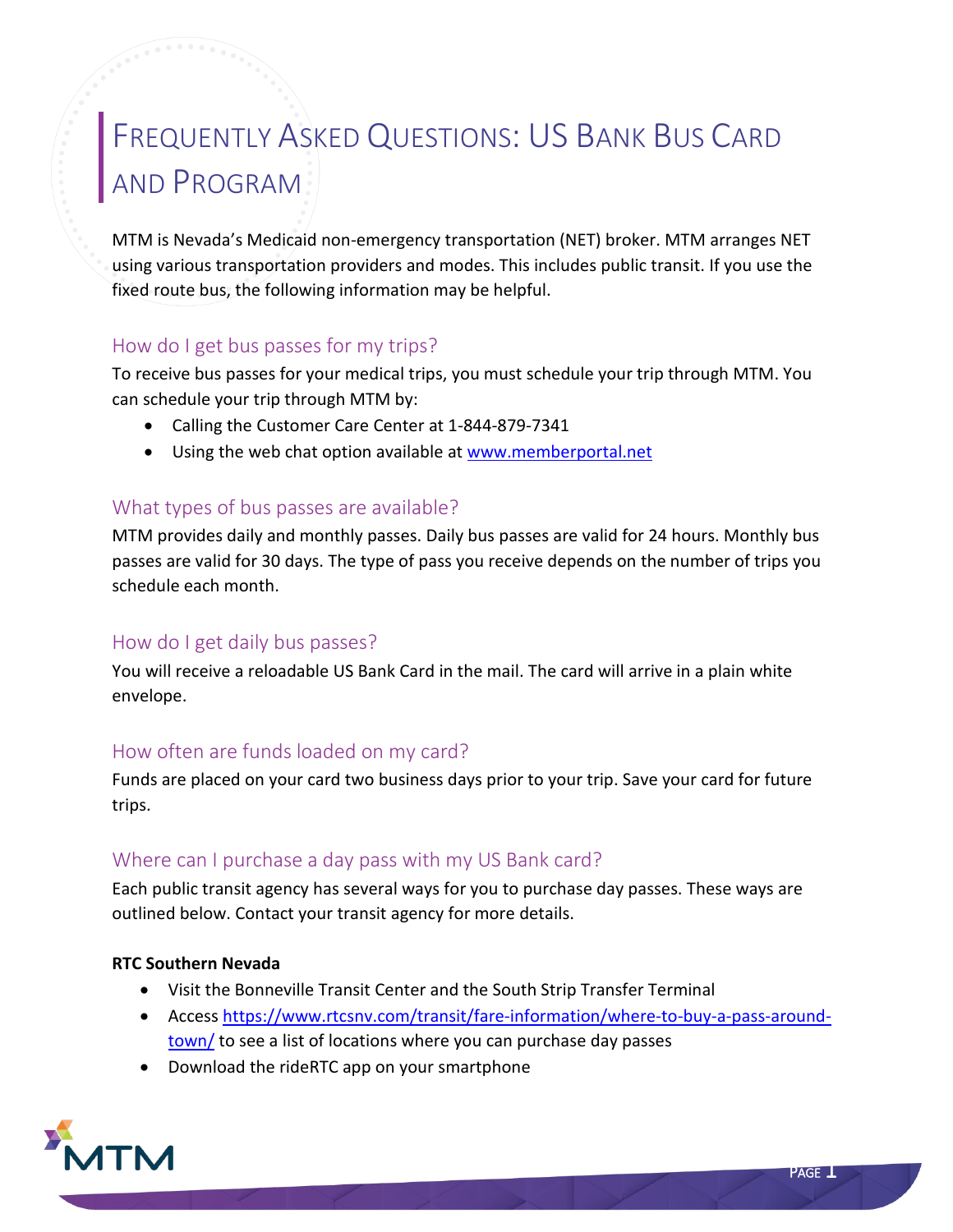#### **RTC Northern Nevada**

- Access<https://www.rtcwashoe.com/public-transportation/buy-passes/> to order bus passes online and see a list of locations where you can purchase day passes
- Download the Token Transit app on your smartphone

#### **DART Transportation**

- Purchase your day pass on a bus or from a Ticket Vending Machine found at all DART Rail stations
- Access<http://www.dart.org/fares/fares.asp> to see a list of locations where you can purchase day passes
- Download the GoPass app on your smartphone

# How do I check my card balance or view account activity without an explanation of payment?

There are four ways to check your balance and view your account activity for **FREE**:

- 1. Register for an account at [www.cardholder.USBank.com.](http://www.cardholder.usbank.com/) You must enter your US Bank card number. You must also enter an activation code like your birth date or phone number.
	- In your account, go to "Account Activity." Then go to "Detail View". You can view all transactions within the last 30 days, 60 days, 90 days, or a specific date range.
- 2. Sign up for text message alerts. Sign up when you activate your card, when you call US Bank Customer Service, or at www.cardholder.USBank.com. You will receive a text message each time money is funded to your card. You will also receive a text message when you make a purchase. Text message alerts will display the amount of the deposit/purchase and your total card balance.
- 3. Download the US Bank Prepaid Mobile App from the Apple App Store or Google Play Store. You must first register an account at www.cardholder. USBank.com. The app uses the username and password you create for your online account.
	- In the app, click the three lines on the top left. Select "Cards." Then select "Transactions" or "Balance" to view your account history.
- 4. Call US Bank's automated system. This phone number is 1-888-863-0681. You will be asked to enter your US Bank card number followed by "#." You must also enter an activation code like your birth date or phone number. The system will state your card's current balance. When prompted, press "1" for transaction history. *Note: the phone system will only give you details for the last 10 deposits (trips) and transactions from the last 30 days. For a complete list, try one of the three other methods listed above.*